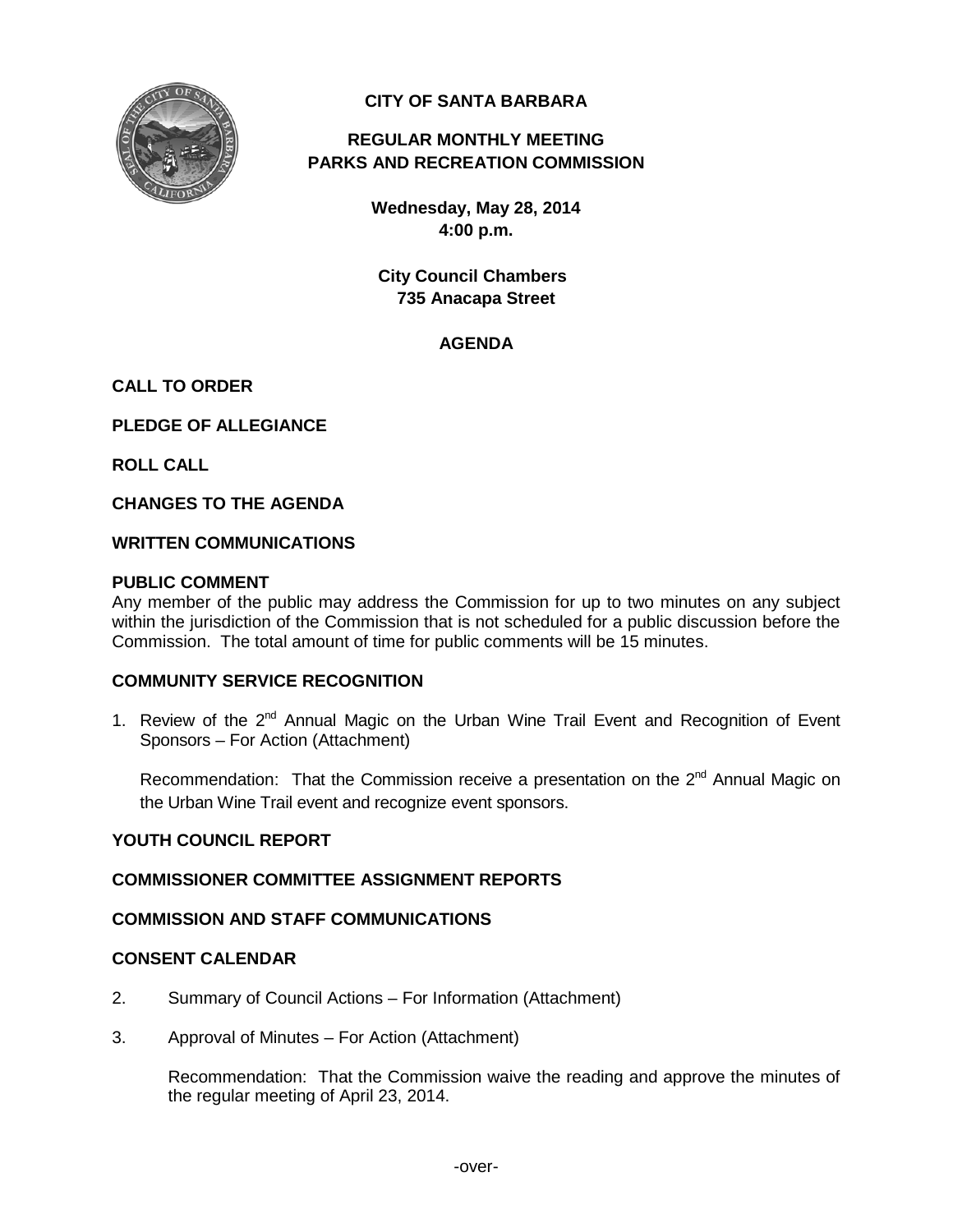# **STREET TREE ADVISORY COMMITTEE ITEMS**

Any action of the Parks and Recreation Commission made pursuant to Municipal Code Chapter 15.24, Preservation of Trees, may be appealed to the City Council within ten days.

4. Street Tree Advisory Committee Recommendation – For Action (Attachments)

Recommendation: That the Commission:

- A. Deny the following Setback Tree removal request:
	- 1. 2969 Valencia Dr. *(3) Washingtonia robusta,* Mexican Fan Palms Kathleen Griffin
- B. Partially approve the following Setback Tree removal request:
	- 1. 246 W. Alamar Ave. (2) Syagrus romanzoffianum, Queen Palms Sierra Property Management

#### **OLD BUSINESS - NONE**

#### **ADMINISTRATIVE AND STAFF REPORTS**

6. Drought Update - Declaration of Stage Two Drought Condition – For Information (Attachment)

Recommendation: That the Commission receive a report from the Public Works Water Conservation Program on the Stage Two Drought Condition and new adopted Stage Two Drought Water Use Regulations.

### **NEW BUSINESS**

7. Parks and Recreation Department Draft 2014 Strategic Drought Response Plan – For Discussion (Attachment)

Recommendation: That the Commission provide comments on the Parks and Recreation Department's Draft 2014 Strategic Drought Response Plan.

### **ADJOURNMENT**

**REPORTS:** Copies reports relating to agenda items are available for review in the City Clerk's Office, at the Central Library, and at the Parks and Recreation Administrative Office at 620 Laguna Street or online at the City's website [\(http://www.SantaBarbaraCA.gov\)](http://www.santabarbaraca.gov/). Materials related to an item on this agenda submitted to the Parks and Recreation Commission after distribution of the agenda packet are available for public inspection in the Parks and Recreation Department located at 620 Laguna Street, during normal business hours.

**AMERICANS WITH DISABILITIES ACT:** In compliance with the Americans with Disabilities Act, if you need special assistance to gain access to, comment at, or participate in this meeting, please contact Karla Megill at 564-5430 or inquire at the City Clerk's Office on the day of the